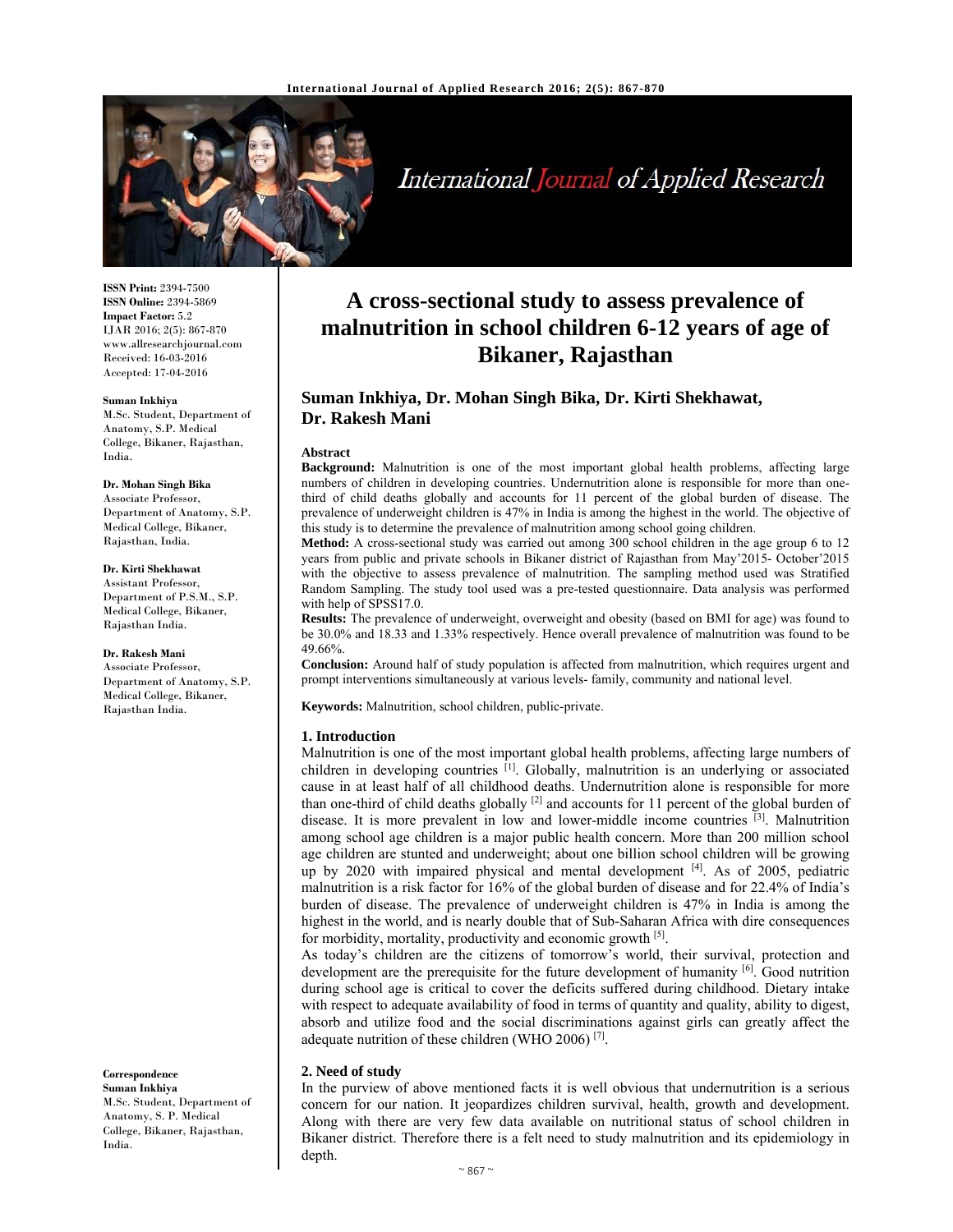#### **3. Material and Methods**

A descriptive cross-sectional study was carried out among 300 school children (150 each from public & private school) in the age group 6 to 12 years in Bikaner district, Rajasthan from May 2015 to Oct'2015 with the objective to assess prevalence of malnutrition and to compare the nutritional status among public & private school children. Stratified Random Sampling technique was used to select the study population. The study tool used was a pre-tested questionnaire. The anthropometric measurements were taken following the standard techniques recommended by Jelliffe [8]. Nutritional status of children was assessed through standardized indices (BMI for age).

## **4. Statistical analysis**

Data entry and statistical analysis was performed with the help of Microsoft Excel and SPSS version 17. Continuous variables were presented as mean and standard deviations, while categorical variables were presented as number and percentage. Suitable statistical tests were used to determine statistical significance.

(N=300)

# **5. Results**

# **Table 1:** Socio-Demographical Profile of study population

Variable **Level of variable Frequency** Percentage (%) Age Group 139 139 46.33 10-12 years 161 53.67 Gender 154 51.33 **Female** 146 146 48.67 Religion Hindu 268 89.33 Muslim 29 9.67 others 1.0 Type of School Government school 150 50.00 Private school 150 150 50.00 Socio-economic Status I 1 38 12.67  $II$  46 15.33 III 82 27.33  $IV$  127  $42.34$  $V$  7 2.33 Type of family Joint Joint 92 30.67 Nuclear 208 69.33

Table-1 shows that 46.33% children were in age group 6-9 years and 53.67% children were in age group 10-12 years. Out of total 300 study population, 154 (51.33%) were male and rest 146 (48.67%) were female. Most of children (89.33%) were Hindu. The majority of the study population (69.33%) was from nuclear family and only 30.67% children were from joint family. 42.34% of the study population belonged to socio-economic status class IV, then in decreasing number of children in SES class III, II, and I and minimum no. of study population (2.33%) belonged to SES class V.

| <b>Anthropometric Indices</b> | <b>Minimum</b> | <b>Maximum</b> | Mean   | <b>Std. Deviation</b> |
|-------------------------------|----------------|----------------|--------|-----------------------|
| Weight (kg)                   | 14.00          | 59.00          | 28.21  | 7.94                  |
| Height (cm)                   | 110.00         | 152.00         | 131.88 | 8.90                  |
| BMI $(kg/meter2)$             | 7.30           | 28.85          | 16.04  | 3.55                  |
| Head circumference (cm)       | 45.00          | 57.50          | 52.90  | 2.34                  |

**Table 2:** Anthropometric measurement of the study population

The mean weight of the study population was found 28.21±7.94 kgs ranging from 14 kgs to 59 kgs, mean height was found 131.88±8.90 cms ranging from 110 cms to 152 cms, mean BMI was found  $16.04 \pm 3.55$  kg/mtr<sup>2</sup> ranging from

7.30 kg/mtr<sup>2</sup> to 28.85 kg/mtr<sup>2</sup>and mean head circumference of the study population was found 52.90±2.34 cms ranging from 45.0 cms to 57.50 cms.

|  | Table 3: Comparison of Anthropometric indices of study population with WHO growth references |  |  |  |  |
|--|----------------------------------------------------------------------------------------------|--|--|--|--|
|--|----------------------------------------------------------------------------------------------|--|--|--|--|

| Age      | Mean Height (cm)        |                      | Mean Weight (kg)        |                      | Mean BMI( $kg/meter2$ ) |                      |
|----------|-------------------------|----------------------|-------------------------|----------------------|-------------------------|----------------------|
| (vears)  | <b>Study population</b> | <b>WHO Reference</b> | <b>Study population</b> | <b>WHO Reference</b> | <b>Study population</b> | <b>WHO Reference</b> |
| $\sigma$ | $120.70 \pm 8.76$       | 116.0                | $17.5 \pm 2.37$         | 20.5                 | $12.02 \pm 1.14$        | 15.3                 |
|          | $123.76 \pm 7.83$       | 121.7                | $20.88 \pm 4.41$        | 22.9                 | $13.59 \pm 2.3$         | 15.5                 |
|          | $127.61 \pm 10.77$      | 127.3                | $24.25 \pm 5.61$        | 25.4                 | $14.92 \pm 2.85$        | 15.7                 |
| $\Omega$ | $131.33 \pm 7.93$       | 132.6                | $26.26 \pm 6.44$        | 28.1                 | $15.14 \pm 3.13$        | 16.0                 |
| 10       | $133.52 \pm 7.03$       | 137.8                | $29.55 \pm 7.41$        | 31.2                 | $16.44\pm3.30$          | 16.4                 |
| 11       | 134.93±6.95             | 143.1                | $32.51 \pm 7.96$        | 34.4                 | $17.79 \pm 3.91$        | 16.9                 |
| 12       | 139.50±5.26             | 149.1                | $36.22 \pm 4.49$        | 37.9                 | $18.73 \pm 2.90$        | 17.5                 |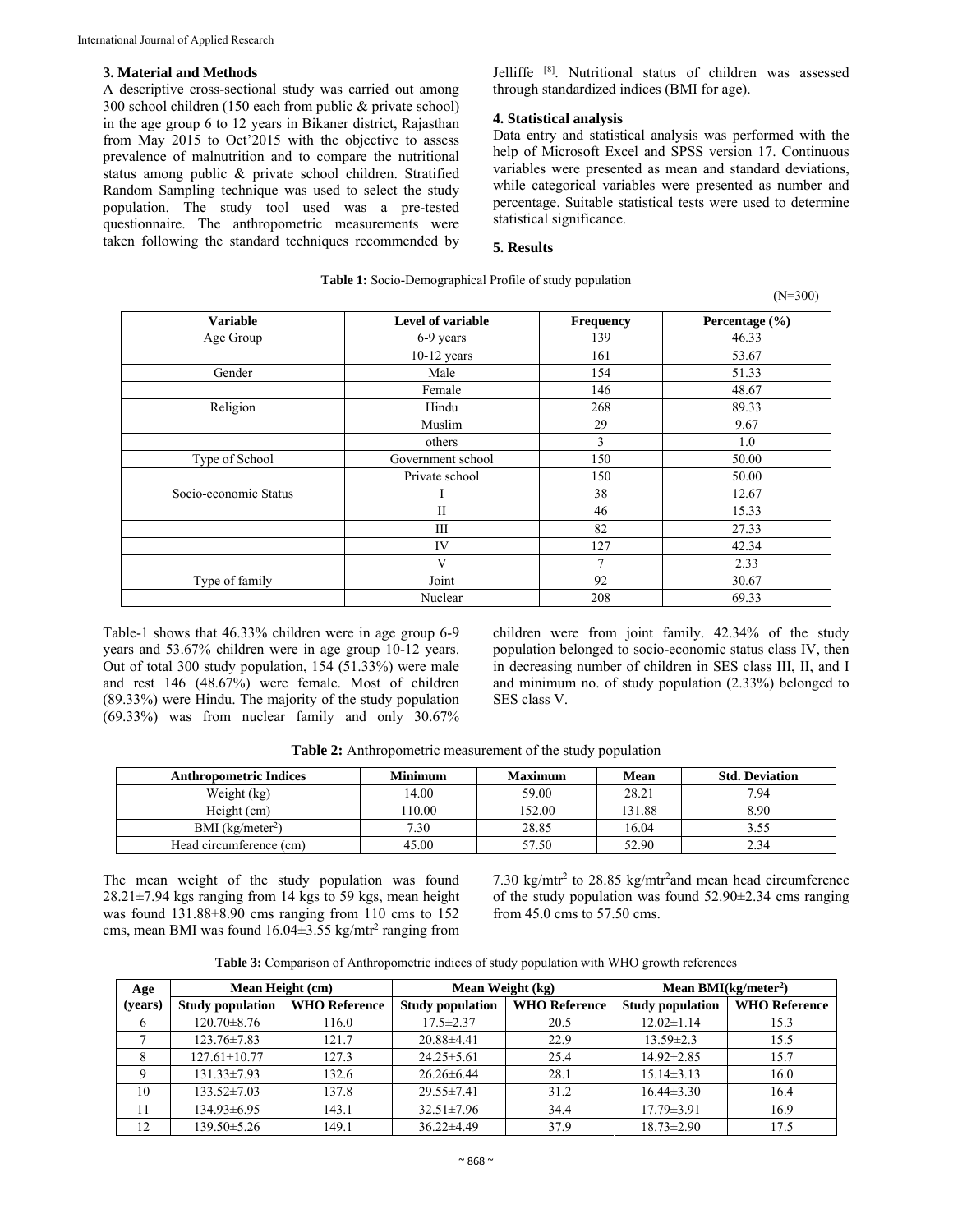In present study, mean weight of the study population was less than WHO growth standards for all age group. Mean height was more than WHO references in age group 6 to 8 years and lower than WHO references in age group 9 to 12 years. Mean BMI was found to be less than WHO references in age group 6 to 9 years and higher than WHO references in age group 10 to 12 years.

| <b>Nutritional status</b> | <b>Number</b> | Percentage $(\% )$ |
|---------------------------|---------------|--------------------|
| Normal                    |               | 50.33              |
| Underweight               |               | 30.00              |
| Overweight                | 55            | 18.33              |
| Obesity                   |               | 1.33               |
| Total                     | 300           | 100.00             |

**Table 4:** Nutritional status of the study population

The table shows that 90 (30%) children were found underweight for their age,  $55(18.33%)$  were found overweight and 4(1.33%) were found obese. The overall prevalence of malnutrition (including underweight, overweight and obesity) was found to be 49.67%.

**Table 5:** Comparison of nutritional status between school children of public and private school

| <b>BMI</b> for Age                 | <b>Public</b><br>school | <b>Private</b><br>school | <b>Total</b>   |  |
|------------------------------------|-------------------------|--------------------------|----------------|--|
| Underweight                        | 74 (49.33%)             | 16(10.67%)               | $90(30.0\%)$   |  |
| Normal                             | 49 (32.67%)             | 102 (68%)                | $151(50.33\%)$ |  |
| Overweight and<br>obesity          | 27(18%)                 | 32 (21.33%)              | 59 (19.67%)    |  |
| Total                              | 150 (50%)               | 150 (50%)                | 300 (100%)     |  |
| $\chi^2$ =56.404 at df=2, p=0.000* |                         |                          |                |  |

The table shows that based on BMI-for-age criteria, 30% children were found underweight and 19.67% were overweight and obese. The prevalence of underweight was found more in public school children, while overweight and obesity was found more in children of private school. Statistically significant difference was found in type of school and nutritional status of school children  $(p<0.05)$ .

## **6. Discussion**

Keeping in view the importance of health status of school children, a onetime observational cross sectional study was carried out to assess the nutritional status of children of private and government schools of Bikaner city, Rajasthan.

In this study, equal proportion of the study population (50%) was taken public schools and private schools. Almost similar proportion of children among government and private schools was also observed in studies conducted by Singh R *et al.* (2009) [9] and Amruth M *et al.* (2008) [10].

In present study, study population comprised of school children of 6 to 12 years of age. Maximum (25.67%) children were in age group 10 years and minimum (3.33%) children were in age group 6 years. Almost similar age profile of the study population was observed in other studies conducted by Chowdhary SD *et al.* (2006)<sup>[11]</sup> and Almekhlafi MSH *et al.* (2005) [12].

In present study, the proportion of boys was greater (51.33%) than girls (48.67%). Similar gender composition of the study population was also observed in study by Singh R *et al.* (2009) [9] in Jhansi city (52.98% male and 47.02% females).

In present study, majority of the study population 208  $(69.33%)$  were from nuclear family and only 92  $(30.67%)$ children were from joint family. This is similar to study conducted by Hasan I *et al.*  $[13]$  and Singh A *et al.*  $[14]$  In which majority of children (55.40% and 54.29% respectively) were belonging to nuclear family.

In the present study, the prevalence of malnutrition among the school children was 49.67%. The prevalence of underweight, overweight and obesity was found to be 30%, 18.33% and 1.33% respectively. The prevalence rate of malnutrition was found to be 49.5% by Saluja Neelu *et al.* (2007) [15] in Meerut, 50%, in rural areas and 38% in urban areas by World Bank (2009) [16], 52% by Hasan I *et al.* (2011) [13] in Bangalore, 55% in Madhya Pradesh by UNICEF (2008) [17], 60.9% by Osei A *et al.* [18] in Garhwali Himalayan Villages of India and 61% by Shakya SR *et al.* [19] in Dhankuta town and Ineruwa town of Nepal. The reason for similar prevalence rate may be due to the economic as well as environmental similarities of all these places as all the above places where above mentioned studies were conducted have their major source of livelihood as agriculture, greater proportion of earning males than females, females having their role in society as a homemaker/ housewife only.

In present study, prevalence of malnutrition was significantly higher among government school children (67.33%) than private school children (32%). Nutrition Foundation of India (NFI) [20] in Delhi school children and Singh R *et al.* <sup>[9]</sup>. In school children of Jhansi city, also revealed that children from government schools were shorter and weighed less as compared to children from private schools and also as compared to CDC standards. The possible reason for this high prevalence of malnourished children in government schools may be that these children usually belonged to poor socio-economic classes and may have deficiency of balanced and nutritious food and having less knowledge about nutrition education.

#### **7. Conclusion**

This study revealed that around half of study population is affected from varying degree of malnutrition, and the malnutrition was found to exist more among government school children as compared to those in private schools, which calls for urgent and prompt actions at all levels.

#### **8. Recommendations**

Since malnutrition is the outcome of several factors, the problem can be solved only by taking actions simultaneously at various levels- family, school, community, national and international levels. It requires a coordinated approach of many disciplines- Nutrition, food technology, health administration, health education, marketing etc. It calls for a comprehensive programme of social development of entire country.

#### **9. Declarations**

Funding: None

Conflict of interest: None declared

Ethical approval: The study was approved by ethical committee of Institution.

#### **10. References**

1. Filiz E, Pýnar O, Gonca A, Erdal BE. Nutritional Status and Risk Factors of Chronic Malnutrition in Children